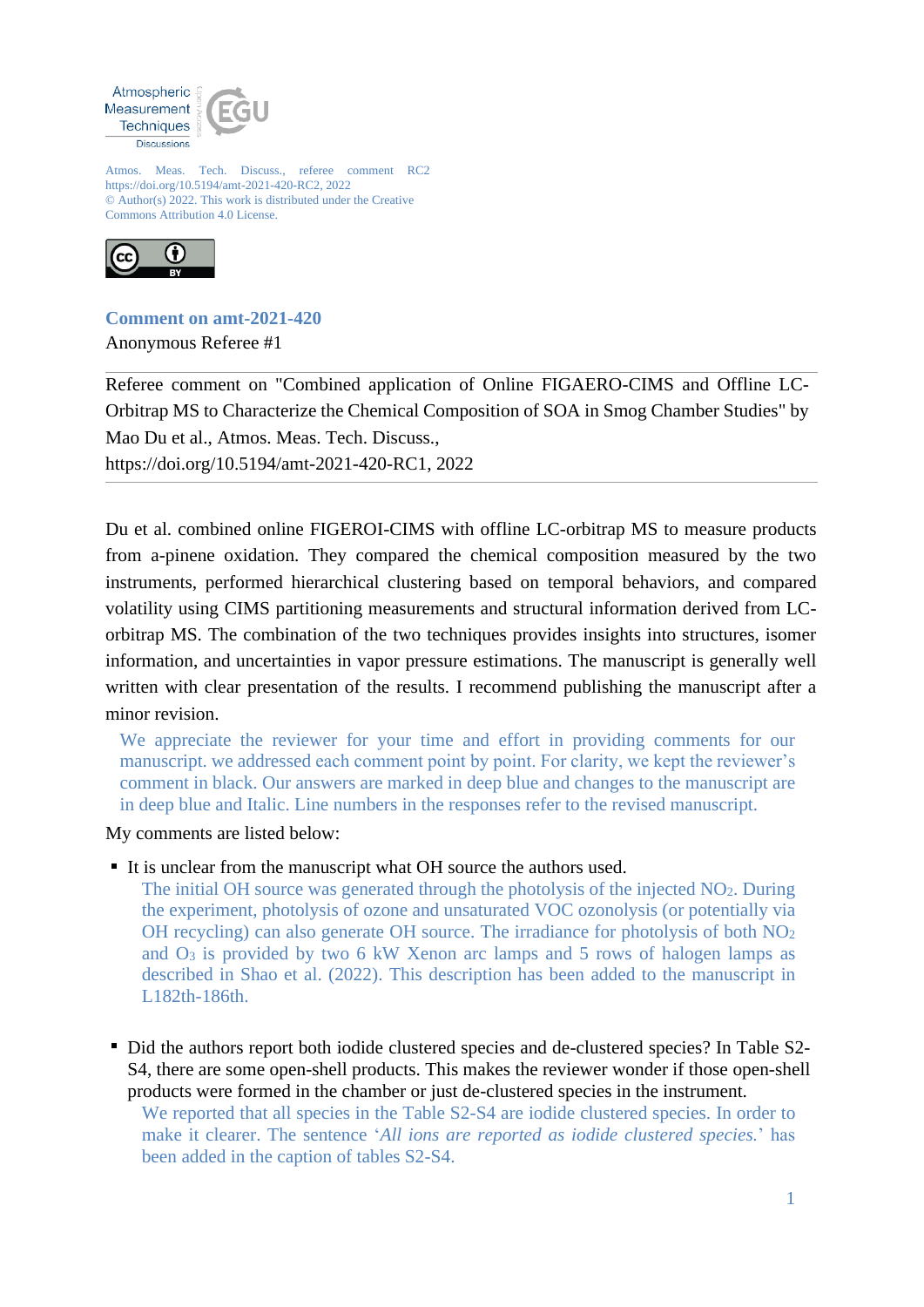There are a few open-shell products such as  $C_{10}H_{15}O_5$  and  $C_9H_{15}O_5$  which were reported by previous literature (Shilling et al, 2009). Tthose products are generated from the oxidation of a-pinene. However, their detection in our study is likely from either the formation via the chamber, clustering with I<sup>-</sup> and being detected, or from being declustered species in the instrument. More work is needed to distinguish their specific source in future.

• Did the authors observe any delay of signals due to losses to tubing or IMR surface (especially for sticky compounds) in the onset period? Would the delay affect the shape of the time series and thus affect the hierarchical clustering?

There were delayed signals for some detected compounds in the gas and particle phases, respectively. In this study, we addressed this issue by subtracting the 'instrumental background' for the two phases. Also, the data processing method was validated by Voliotis et al. (2021). Although background correction for all ions was the same, the possible difference in the delayed signals for different compounds may affect the time evolution and thus affect the clustering to different degrees. We acknowledge the reviewer pointed this out and future work is needed to determine the magnitude of the effect. . The detail about the background correction in gas and particle phases was shown below:

For the gas phase, we employed the fast background measurement (it was stated in the L220 '*The instrument was flushed with ultra-high purity nitrogen (UHP, 99.999% purity, N2) for 0.2 min every 2 min during each gas-phase measurement, which acted as the gas-phase instrumental background.'* The pure signal of detected compounds was obtained by the signal of 2 min measurement subtracting the signal from the 0.2 min instrumental background to remove the influence of delayed signals in the gas phase.

In the particle phase, there were delayed signals from the last gas-phase measurement at the beginning of the thermogram period. Thus, the signal in the first 60-90s regarded as the instrumental background was subtracted from the ion signals. As stated in the L246th-250th of the manuscript, *'For the particle phase, the signal in the first 60 - 90s with relatively low and stable signals was considered as the instrumental background, enabling interference between the gas and particle mode switching to be removed (Voliotis et al. 2021).'*

What were the differences in mass loadings of materials collected on the FIGAERO filter vs on the LC filter due to the difference in collection time? Could any of the differences in composition (e.g., high carbon number compounds) be explained by a lower loading that is close to the detection limit in the CIMS?

The mass loadings of materials on the filters for FIGAERO-CIMS and LC-MS analysis were indeed different. The mass loading of the filter for FIGAERO-CIMS was around 1.55 $\mu$ g ((1slpm \*30 min \* 10<sup>-3</sup>/12 m<sup>3</sup> \*620  $\mu$ g; Note: 1slpm is the sampling flowrate; 30 min is the sampling time; 12  $m<sup>3</sup>$  is the estimated final chamber volume; 620 $\mu$ g is the average mass of chamber from the SMPS measurement). For the LC-MS analysis, onequarter of the filters collected at the end of experiments were used with the mass loading of  $\sim$ 166 µg (AS seeds + aerosols) from the SMPS measurement.

There are a number of factors that could result in the differences in the composition, including thermal desorption of SOA in the filters or the selectivity and sensitivity of